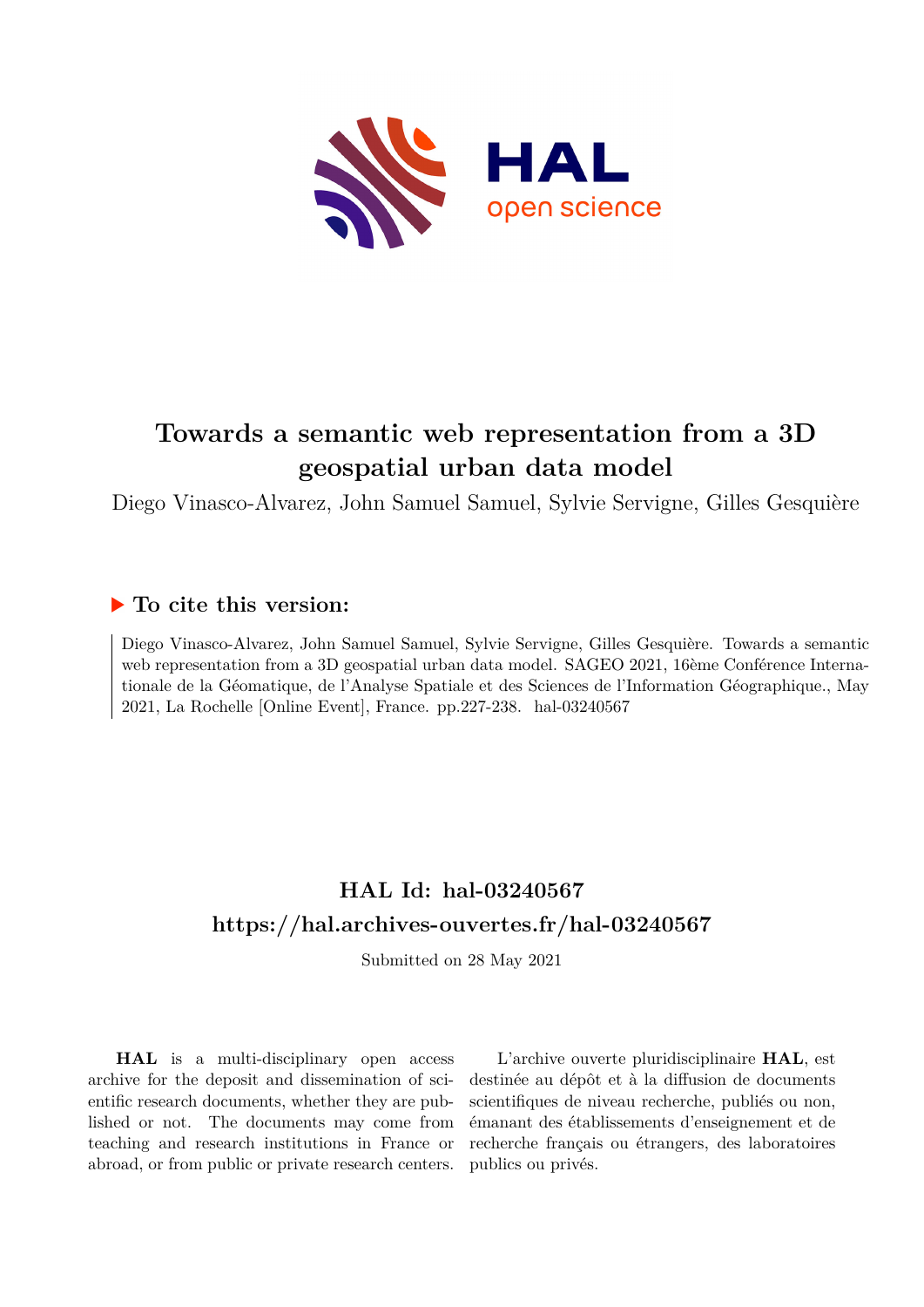# **Towards a semantic web representation from a 3D geospatial urban data model**

**Diego Vinasco-Alvarez<sup>1</sup> , John Samuel<sup>2</sup> , Sylvie Servigne<sup>3</sup> , Gilles Gesquière<sup>4</sup>**

- *1. Univ. Lyon, Université Lumière Lyon 2, LIRIS 5 av. Pierre Mendès-France, 69622, Villeurbanne, France [diego.vinasco-alvarez@univ-lyon2.fr](mailto:diego.vinasco-alvarez@univ-lyon2.fr)*
- *2. Univ. Lyon, CPE Lyon, LIRIS 43, bd du 11 novembre 1918, 69616, Villeurbanne, France [john.samuel@cpe.fr](mailto:john.samuel@cpe.fr)*
- *3. Univ. Lyon, INSA Lyon, LIRIS 7 Avenue Capelle, 69621, Villeurbanne, France [sylvie.servigne@insa-lyon.fr](mailto:sylvie.servigne@insa-lyon.fr)*
- *4. Univ. Lyon, Université Lumière Lyon 2, LIRIS 5 av. Pierre Mendès-France, 69622, Villeurbanne, France [gilles.gesquiere@univ-lyon2.fr](mailto:gilles.gesquiere@univ-lyon2.fr)*

*RÉSUMÉ. L'urbanisation est un processus d'évolution continue qui est actuellement étudié par nombre de chercheurs. Les modèles d'information de la ville, multi-sources et multidimensionnels, sont souvent utilisés pour comprendre le paysage urbain, qui est en constante évolution. Ces modèles peuvent cependant poser des problèmes d'interopérabilité et de perte de données lors de conversions, souvent nécessaires pour permettre leur intégration. Aujourd'hui, nous pouvons nous baser sur des modèles conceptuels qui peuvent aider à traiter les pertes de données lors de conversions, et peuvent également contribuer à préserver l'interopérabilité des données. Ce type d'approche modèle-centrée permet de définir une représentation commune. Récemment, un mouvement vers la représentation de données basée sur les graphes et la sémantique a gagné en popularité pour répondre aux problèmes d'interopérabilité. Dans un premier temps, pour illustrer notre approche, nous considérons CityGML, un standard de représentation des informations urbaines en 3D. Nous proposons une stratégie pour convertir la sémantique du modèle conceptuel de CityGML vers des ontologies et, ensuite, en formats web sémantiques pour faciliter l'intégration. Nous proposons également une méthode pour convertir et stocker les instances CityGML en individus RDF qui respectent l'ontologie générée. L'approche proposée permet de pallier le déficit d'information sémantique résultant de la traduction directe de différents types de données en graphe, tels que RDF.*

*ABSTRACT. Urbanization is a continuous evolution process that is currently studied by a number of researchers. Multi-source and multidimensional city information models are often used to* 

SAGEO'2021 – La Rochelle, 5-7 mai 2021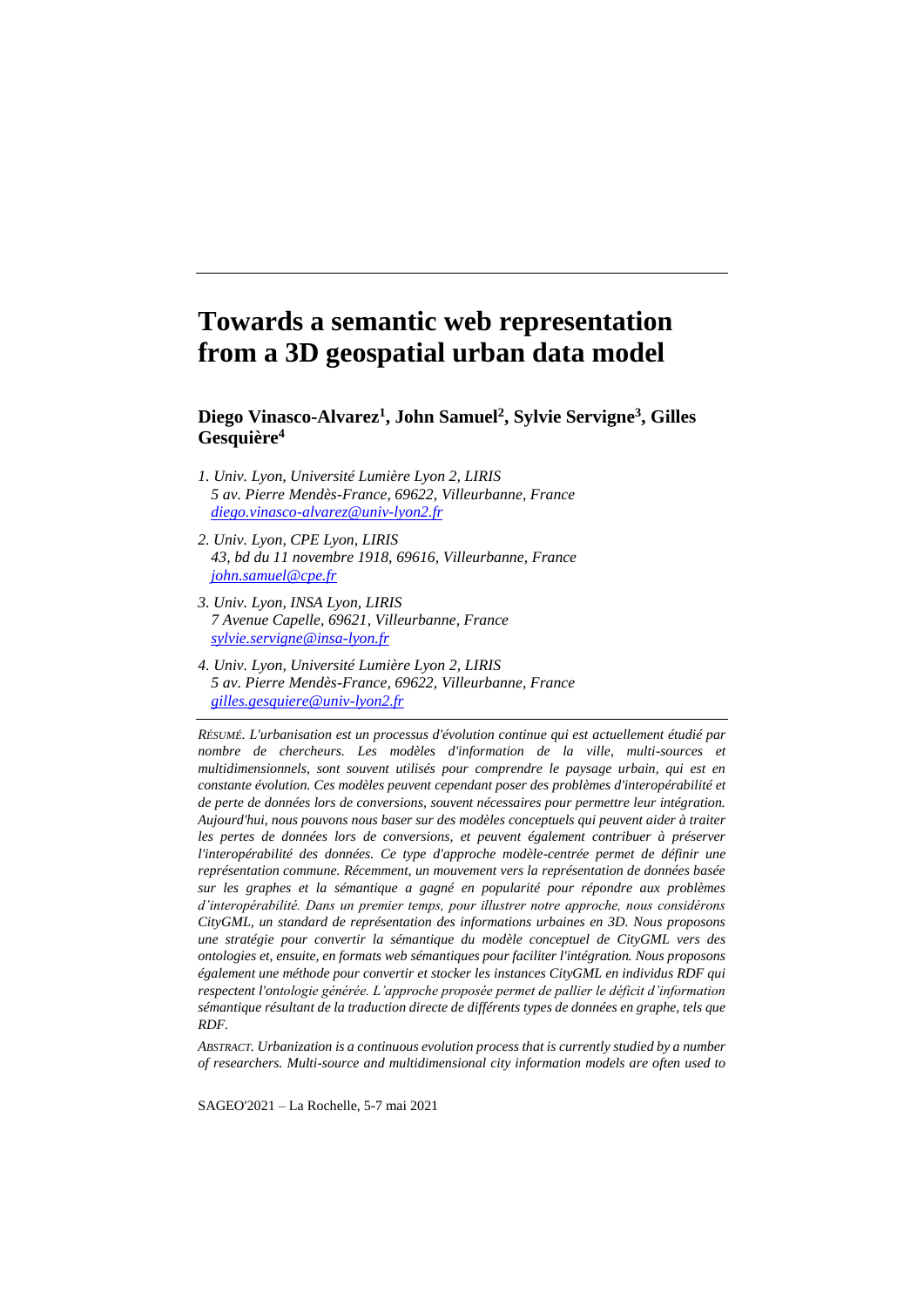*understand the ever-changing urban landscape. These models may encounter issues with interoperability and data-loss if conversion is required for integration. Today we can base ourselves on conceptual models which can help deal with data losses during conversion and may also help preserve data interoperability. This kind of model-driven approach can be useful as common representation. Recently, a movement towards graph and semantic based data representations has also grown in popularity to respond to these issues. As a first step, we consider CityGML, a common standard that can be used to represent 3D urban information. We propose a strategy for converting the semantics of CityGML conceptual model into ontologies and later to semantic web formats to facilitate integration. In addition, we propose a method for converting and storing CityGML instances into RDF individuals that respect the generated ontology. This proposed approach overcomes the loss of semantic information resulting from the direct translation of different types of data into graphs such as RDF.*

*MOTS-CLES : Modèle conceptuel de données urbaines 3D, Web sémantique, Interopérabilité, CityGML, RDF, GeoSPARQL*

*KEYWORDS: 3D urban data conceptual models, Semantic Web, Interoperability, CityGML, RDF, GeoSPARQL*

# **1. Introduction**

The urban landscape is a complex and heterogeneous source of information. The anthropization and urbanization of modern cities have brought into the fold various actors, issues, and systems that all have complicated interconnections and dependencies both on local and global scales. The data-driven approaches used to represent and model these urban environments often depend on multi-source and multidimensional urban data, which consists of a variety of different information coming from multiple actors and organizations (Barbosa et al., 2014). For example, city governments have different departments for handling different subjects or issues like water and sewage, pollution, traffic, energy, etc. (Rochet and Pinzon, 2016). Sometimes these organizations release open datasets using their own internally defined business formats or using formats that conform to a specific use-case as opposed to more generic or widely used standards, thus making it difficult to get an integrated view of the data from multiple sources.

In response to the limits of using internal formats, we are now seeing the growing use of geospatial and 2D/3D urban data standards. Different international organizational bodies (OGC, ISO, W3C...) propose standards and release conceptual data models for their standards to ensure that the data is represented uniformly by the users, thereby giving open datasets an aspect of interoperability. Take for example, the CityGML standard<sup>1</sup> released by the Open Geospatial Consortium (OGC), a city

<sup>1</sup>https://www.ogc.org/standards/citygml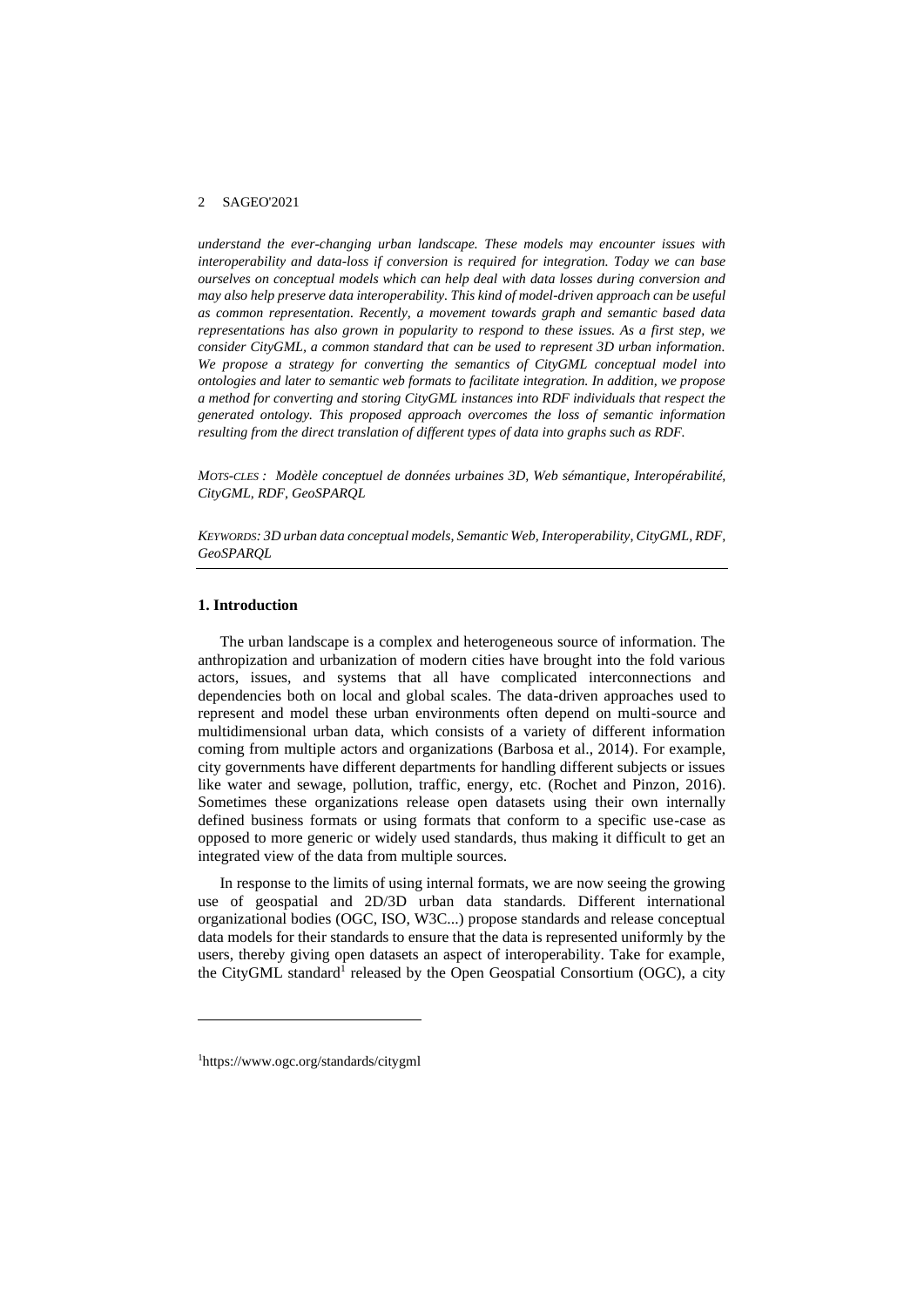information model used for 3D urban modeling to represent city objects at different levels of detail.

Another aspect of urban data is the underlying n-dimensional structure. For a long time, 2D maps, aerial views, and cadastral views were used for the management of the urban lifecycle. With the growing availability of 3D data, thanks to new data acquisition processes (LIDAR, photogrammetry...), numerous applications are now possible with 3D urban data (Biljecki 2015). Recently, some urban data models also take into account the changes of cities as they evolve over time in addition to spatial information (Chaturvedi and Kolbe, 2019; Jaillot et al., 2020; Samuel et al., 2020), thereby adding the temporal dimension (4D). These models help historians and city planners visualize and contextualize the impacts previous key projects have had on the development of a city. Such studies require an integration of the urban models with document corpus consisting of project plans, newspaper articles, archives etc. However, it is challenging to integrate data from different sources with different standards for providing an integrated urban view (Biljecki et al., 2018; Ohori et al., 2018).

Semantic web models are now being used increasingly to ensure interoperability among multiple data sources (Malinverni et al., 2020; Nuninger et al., 2020; Tran et al., 2016). Due to its increasing popularity, a number of tools are now available to transform data in legacy formats to semantic web formats but, as said by C. Claramunt in (Claramunt, 2020) "3D models and Building Information Models should be fully integrated. However, any transformation must conform to the original conceptual model used for developing the standard or risk inconsistent or semantically incomplete representations (Bohring and Auer, 2015).

In this work, we take into consideration a model-centric approach for transformation of urban data into ontological and graph formats. We demonstrate our approach with CityGML, particularly making use of open data from the metropole of Lyon. Our approach is detailed in this article. Section 2 presents the problem statement of model-centric urban data transformation in detail. Section 3 presents the existing state of the art. Taking the case study of CityGML, we detail our approach in Section 4. However, the focus of our work is not limited to transforming CityGML, but to link data from other sources, especially those based on open standards. These perspectives are discussed in section 5. Section 6 concludes the article.

# **2. Problem Statement**

Managing and analyzing urban data is complex because different stakeholders and different entities produce these data, sometimes in silos. City administrators and urban planners often require an integrated view of these data for analyses and for obtaining meaningful insights for daily routine tasks and future planning. Take for example, urban planners who wish to construct a new high-rise building in a particular sector, need to have information on the other structures present around the proposed building. Such information may help them to study the impact on visibility of historical buildings of interest, analyze the reduced or increased sunshine or shadows because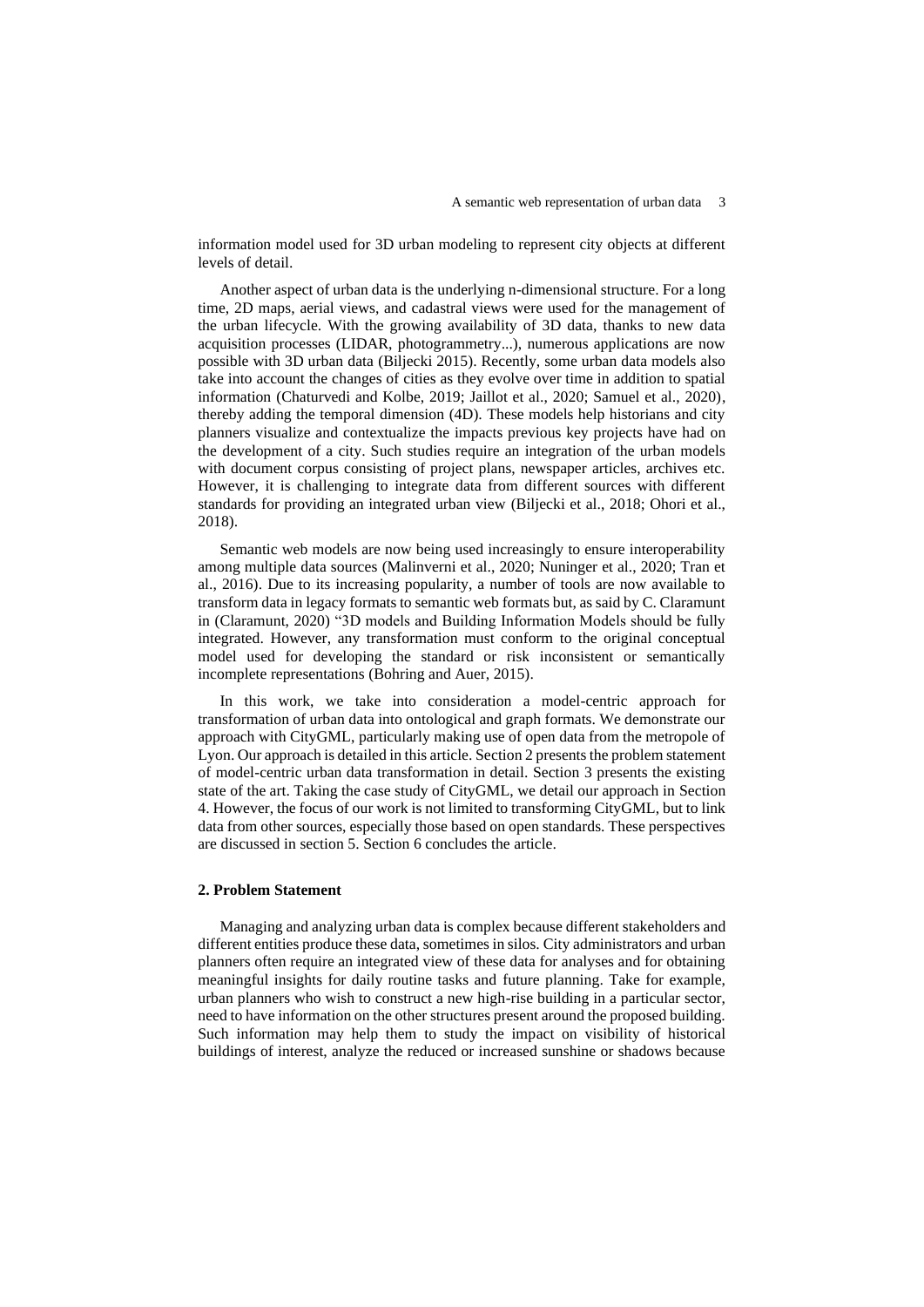of the new construction. All these studies require data from multiple sources, such as the terrain information, 3D structures of urban objects, position of celestial bodies at different points of times etc.

However, the task of integrating urban data from multiple sources remains very difficult. Additionally, the various standards used to model this data evolve based on the growing requirements of the domain users. New versions of standards need to be released. Sometimes, the data released under previous versions is incompatible with the newer versions. Hence, any semantic web representation solution for an integrated view of urban data must deal with the heterogeneous data from multiple sources as well as their evolution.

Concerning 3D geospatial urban data models, many approaches propose directly translating different data formats into graphs, such as RDF, without taking into account the underlying conceptual model, and consequently omit semantic information during translation, weakening the initial model. The question is therefore to propose an approach that allows the preservation of the semantics of a 3D urban model when converting into a semantic web representation.

## **3. State of the art**

There are growing efforts to ensure semantic interoperability across heterogeneous data from diverse multiple sources. To obtain an integrated view, one commonly used approach is to transform the data from one data format to a common format by making use of data transformers. Stylesheets like XSLT, JSONT are commonly used for this purpose. However, some of these stylesheets are written on demand basis and may not be available on the internet for use. This means that if the users want to reuse and reproduce some of the results based on the transformed data, they may not be able to achieve it, especially if transformers follow different methodologies. In addition, information loss is another major problem during data transformation (Levina, 2012). It is important to take into consideration the initial conceptual models used for the conception of the modeling.

Several information modeling techniques exist in the literature (Bork et al., 2020). One possible approach is to ensure that a common modeling language is used across domains, like the semantic web ontology (OWL) language. However, UML models are often used by domain experts (De Paepe et al., 2017) to conceive and represent information models instead of semantic web technologies like OWL, RDFS etc. Another possible approach is to build ontologies from existing standards, i.e., transforming models conceived using different modeling languages to a semantic web ontology. Researchers are currently exploring how to make the most of the familiar modeling languages like UML (De Paepe et al., 2017) and automatically generate ontologies in OWL from these models. Works like (Bohring and Auer, 2015; Kramer et al., 2015; Usmani et al., 2020) use similar approaches based on XML Schema as a model towards OWL ontologies.

Another possible solution to this problem is if a standards body releases the ontologies for their conceived models. Take for example, the GML 3.2 geometries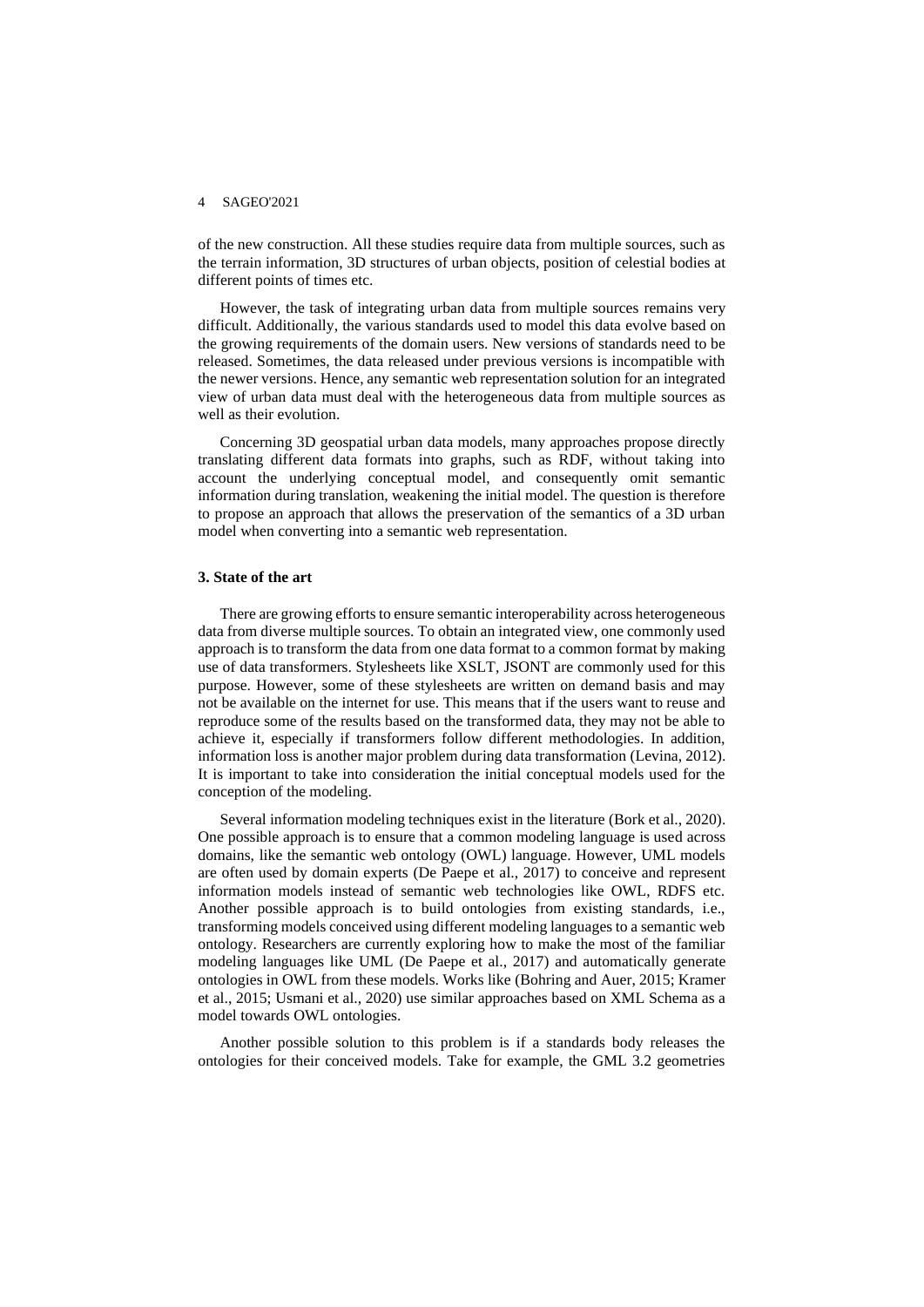ontology<sup>2</sup> made available by the OGC. Currently, an official ontology for CityGML 2.0 is missing from the standards body. Nevertheless, it is important to state some works like (Brink et al., 2014; Métral and Falquet, 2018) proposed ontologies for CityGML 2.0. Additionally, there is a semantic web working group looking for ensuring the release of OWL for future releases of CityGML.

As discussed above, we are looking for integrating heterogeneous data from multiple sources by proposing an approach that preserves the semantics of a 3D urban model when converting it to semantic web representations.

Hence, it is important to have standard procedures or guidelines for ensuring the mapping between different models so that it can be easily reproduced by other users. Our approach is to take into consideration the conceptual model of information related to cities and transform the model using these standard procedures so that the data converted is conformance to the original model and can also be reproduced by other users following these guidelines.

# **4. Proposed approach illustrated with the CityGML 2.0 Conceptual Model**

As previously stated, the information produced by cities and the urban lifecycle can be broken down into hierarchies of concrete and abstract subdomains of information - such as energy, transportation, infrastructure, and many others - and be represented and visualized by 3D urban data models. CityGML is an international OGC standard that is commonly used for this purpose. Taking the CityGML conceptual model as an example, we see frameworks for describing the spatial and thematic information of the more 'material' subdomains within CityGML's modules, e.g. water, buildings, terrain, etc. More immaterial subdomains such as education or public administration are not currently represented by these modules but as a first step the existing conceptual model is more than sufficient to begin transforming open urban data into semantic web formats.

To efficiently take advantage of the benefits of semantic web formats, a direct transformation of CityGML instances is not enough, the CityGML conceptual model itself must also be transformed and be used to 'guide' instance transformations. This results in meaningful RDF graphs that respect the resulting urban data conceptual model. Resources for reproducing the approach proposed here is discussed in Section 6: Data and code availability statement.

### *4.1. Proposed Approach Design*

In order to transform the CityGML conceptual model and CityGML instances into semantic web representations, our proposal uses several XSLT-based transformations based on previous works on XML to RDF, RDFS, and OWL conversion (Bedini et

<sup>2</sup>http://schemas.opengis.net/gml/3.2.1/gml\_32\_geometries.rdf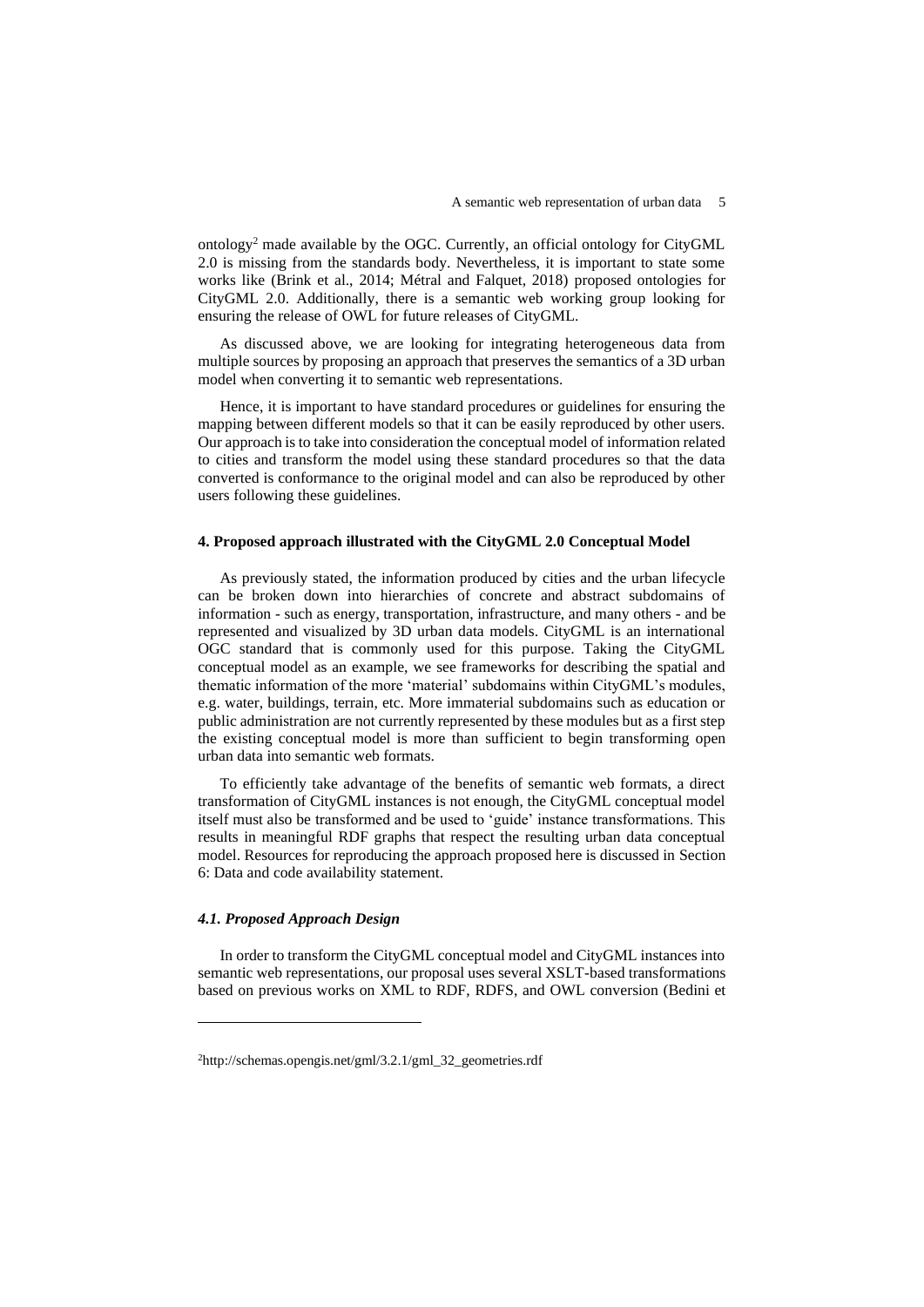al., 2011; Bohring and Auer, 2015; Brink et al., 2014; Kramer et al., 2015; Métral and Falquet, 2018; Vinasco-Alvarez et al., 2020). The general proposed pipeline is described in Figure 1, which can be broken down into 3 main activities:

– Creation of an urban data model ontology from the CityGML conceptual model (as described by its application schema)

– Generation of a CityGML instance to RDF transformation stylesheet from the CityGML conceptual model (as described by its application schema)

– Transformation of CityGML instances to RDF graphs using the stylesheet generated in step 2.



FIGURE *1. Overview of proposed pipeline applied to the CityGML conceptual model and instances*

During each transformation, the resulting information must be logically consistent and maintain its interoperability from CityGML and GML. To ensure this, several challenges need to be overcome. For instance, the generated RDF graphs and types must conform to the model described by the ontology. How can mappings be created to ensure this? The CityGML application schema often implements elements that do not have a direct equivalent in OWL or RDFS; how should these elements be represented to best describe CityGML with semantic web formats? In addition, CityGML schema often draws from elements, types, functionality from external schema such as xLinks and xAL addresses. How should these imported elements be addressed to preserve their original functionality? Finally, how can we make use of existing semantic web standards to make geospatial queries? These issues are addressed in sections 4.2 and 4.3.

In addition, to create holistic transformations, the CityGML conceptual model must be assimilated or imported in its entirety into our pipeline. Because the model is divided into several modules which are sometimes interdependent and dependent on the GML standard, the complete model is defined by 43 different XML schema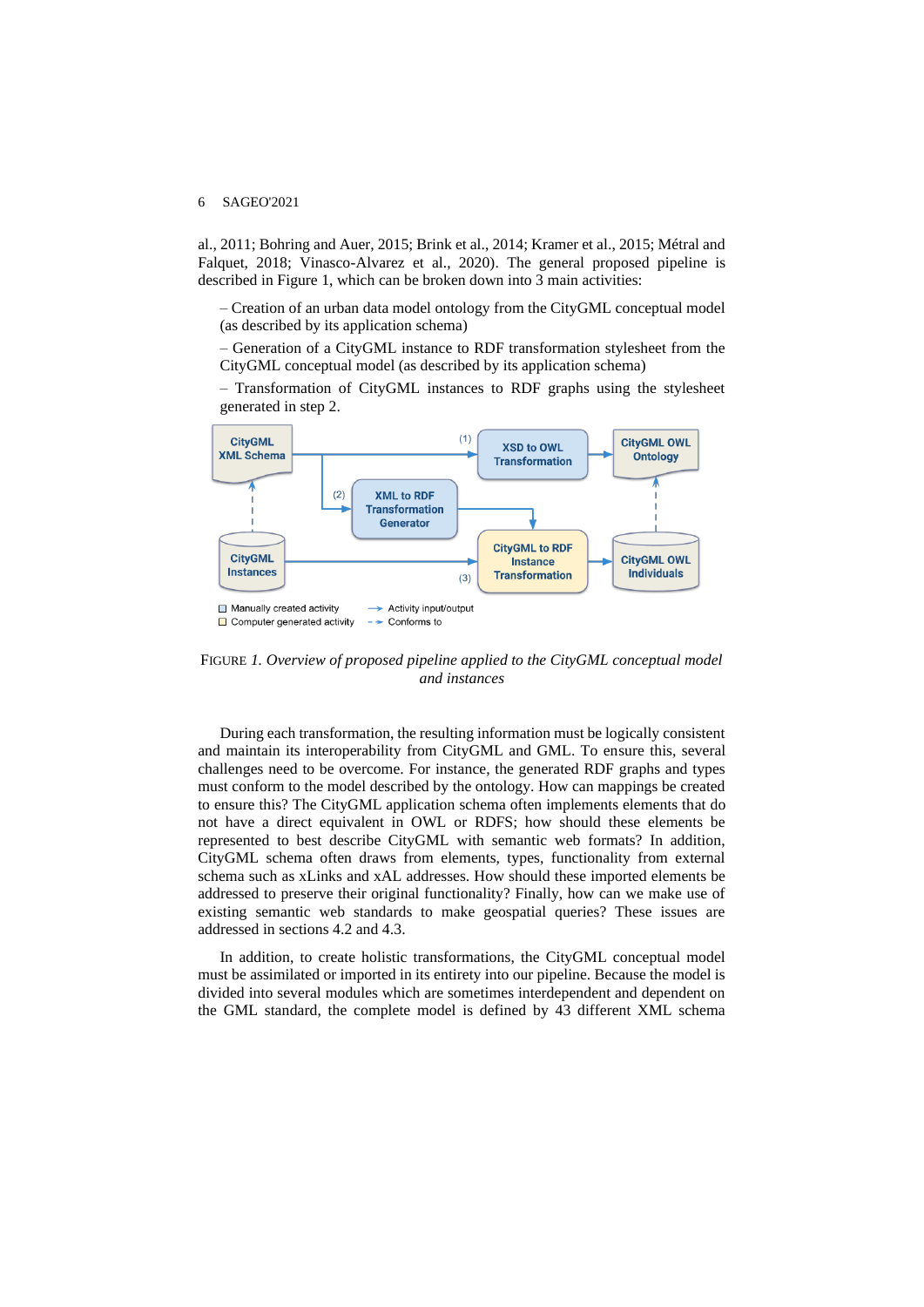documents: 29 to define the GML 3.1 standard<sup>3</sup> and 14 to define the CityGML 2.0 standard<sup>4</sup> (not including xAL). Schema cannot be processed in isolation or we risk certain loss of data in the transformation (for example in distinguishing when to generate an *owl:ObjectProperty* from an *owl:Datatype* property when the XML element type in question is declared outside the current schema).

Our proposed approach chooses to consolidate these components in a composite XML schema, created from the definitions within each relevant schema in the conceptual model. This prerequisite step also requires that all definitions in the composite schema use normalized namespace prefixes to differentiate between references to one module or another. Once this is complete, the composite schema can be passed into the transformation pipelines.

### *4.2. Creating a 3D Urban Data Ontology*

As an initial approach, we consider that the conceptual model can be expressed by XML schema and in a general simplification, XML schema can use *xs:elements*, *xs:complexTypes*, and *xs:simpleTypes* to define the concepts and semantics of domain specific urban. In addition, when creating the transformation from the CityGML conceptual model into an OWL ontology, it is important to reuse as many existing concepts as possible in the semantic web to enrich and render the model interoperable. Using the mapping transformations proposed in the previously mentioned works (Bedini et al., 2011; Bohring and Auer, 2015; Kramer et al., 2015; Vinasco-Alvarez et al., 2020), this can be efficiently achieved.

Once the XML schema is transformed into a domain ontology, we can integrate the GeoSPARQL standard<sup>5</sup>. In GeoSPARQL, the *geo:SpatialObject* class represents any real world object with thematic and geospatial properties. Geometric properties of these classes are represented by *geo:Geometry*, a subclass of *geo:SpatialObject*, and can be serialized by *geo:gmlLiterals*. It is disjoint with the *geo:Feature* class, which represents the thematic properties of a *geo:SpatialObject* and can be linked to related geometric classes via the *geo:hasGeometry* property. As suggested in (Battle and Kolas, 2012), to integrate the thematic classes of our generated ontology with GeoSPARQL, we must declare our classes as a subclass of the *geo:Feature* class. Since our ontology is partially generated from the GML schema, any class which is derived from the *gml:\_Feature* type is implicitly declared an *rdfs:subClassOf geo:Feature*. This also means that all of the geometry class declarations defined from the GML schema can be removed from the ontology as they are already defined in the

<sup>3</sup>http://schemas.opengis.net/gml/3.1.1/ <sup>4</sup>http://schemas.opengis.net/citygml/ 5https://www.ogc.org/standards/geosparql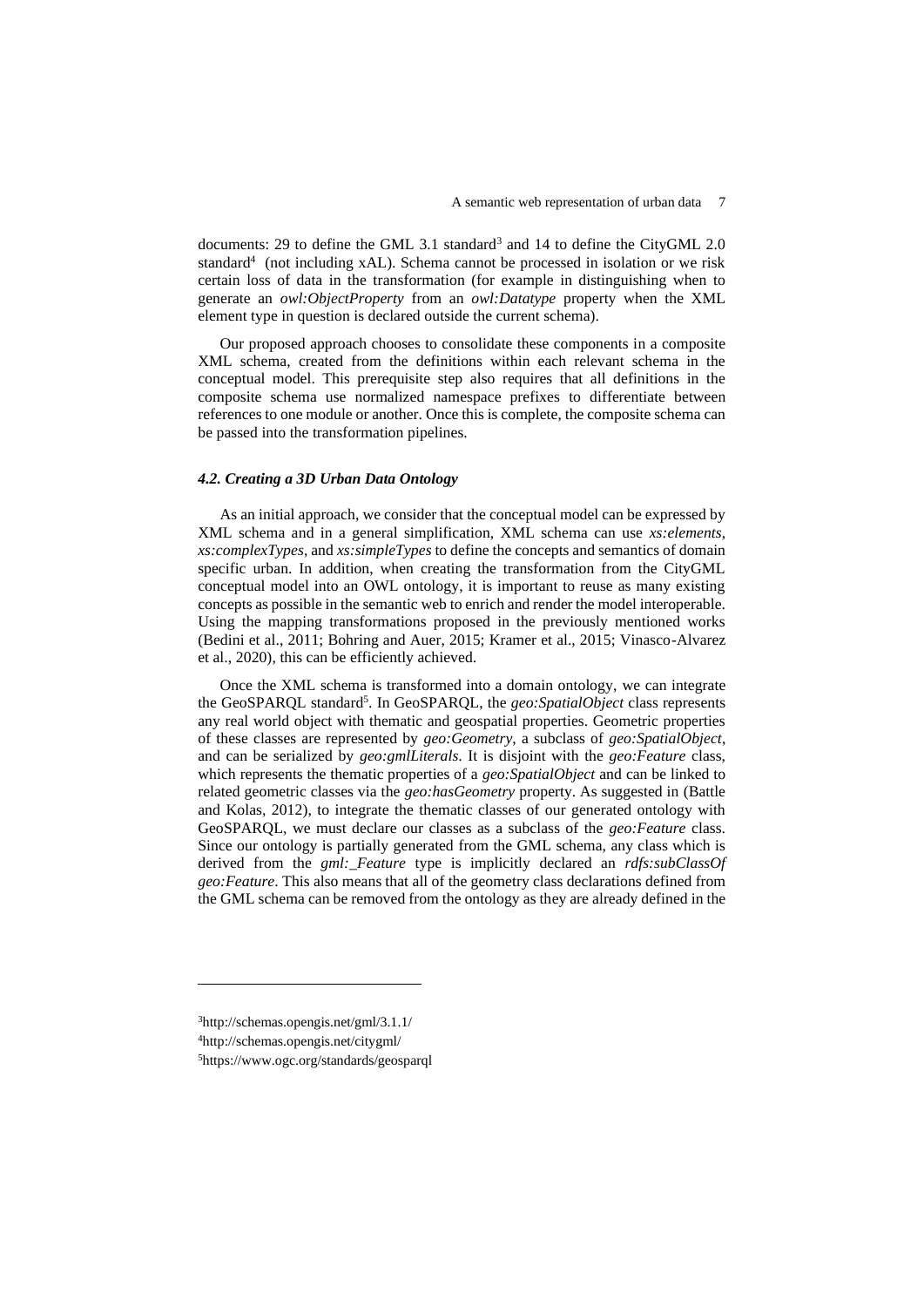GeoSPARQL standard and by ISO 19136:2007<sup>6</sup> and references to these classes can be changed to *http://www.opengis.net/ont/gml*.

These proposed transformation strategies to create OWL ontologies from XML schema are an amalgam of previous transformation approaches with several specializations for the CityGML application schema. However, they are largely generalized and can be applied to schema outside of the main GML and CityGML schema, such as the external xAL addressing schema used by CityGML.

#### *4.3. Creating Meaningful Transformations of Urban Data Instances*

When generating the CityGML instance to RDF transformation, it is important that the patterns created are general enough to be reused and can take advantage of the OWL/RDFS and GeoSPARQL vocabulary whenever possible. Several techniques suggested in (Brink et al., 2014) are implemented to achieve this. In addition, this process uses the general structure of the approaches proposed in (Bohring and Auer, 2015; Kramer et al., 2015; Vinasco-Alvarez et al., 2020) with consideration taken so that these mappings work with the ontology to be generated alongside the RDF data.

In general, the following mappings in table 1 are applied to the composite schema to generate the CityGML to RDF transformation stylesheet. The generated CityGML to RDF template also uses *gml:id* attributes as *rdf:ID* or *rdf:about* whenever possible, as proposed in (Brink et al., 2014). If no *gml:id* is available, a unique id is generated and appended to the local name of the element. Also as suggested in (Brink et al., 2014), the *rdf:type* of each individual should be generated from its local name in order to reference the generated ontology from section 4.2, or the official GML ontology in the case of geometric elements.

| <b>XML Schema Concept</b>          | Resulting XML to RDF XSLT                      |
|------------------------------------|------------------------------------------------|
| global xs: element elements based  | xsl:template for generating                    |
| on a xs:complexType                | owl:NamedIndividuals of type xs:element        |
|                                    | that calls the template for its xs:complexType |
| xs: elements which are children of | xsl:templates for owl:ObjectProperties or      |
| xs:complexTypes or xs:groups       | owl:DatatypeProperties based on the type of    |
|                                    | the xs: element                                |
| xs: attributes of xs: complexTypes | xsl:templates for owl:DatatypeProperties       |
| or xs:attributeGroups              |                                                |
| xs:complexType,                    | xsl:template that calls relevant templates for |
| xs: attribute Group, and xs: group | every possible property or text the element    |
|                                    | could have                                     |

*Table 1. General XSD to 'XML to RDF XSLT' mapping transformations*

<sup>6</sup>https://def.isotc211.org/ontologies/iso19136/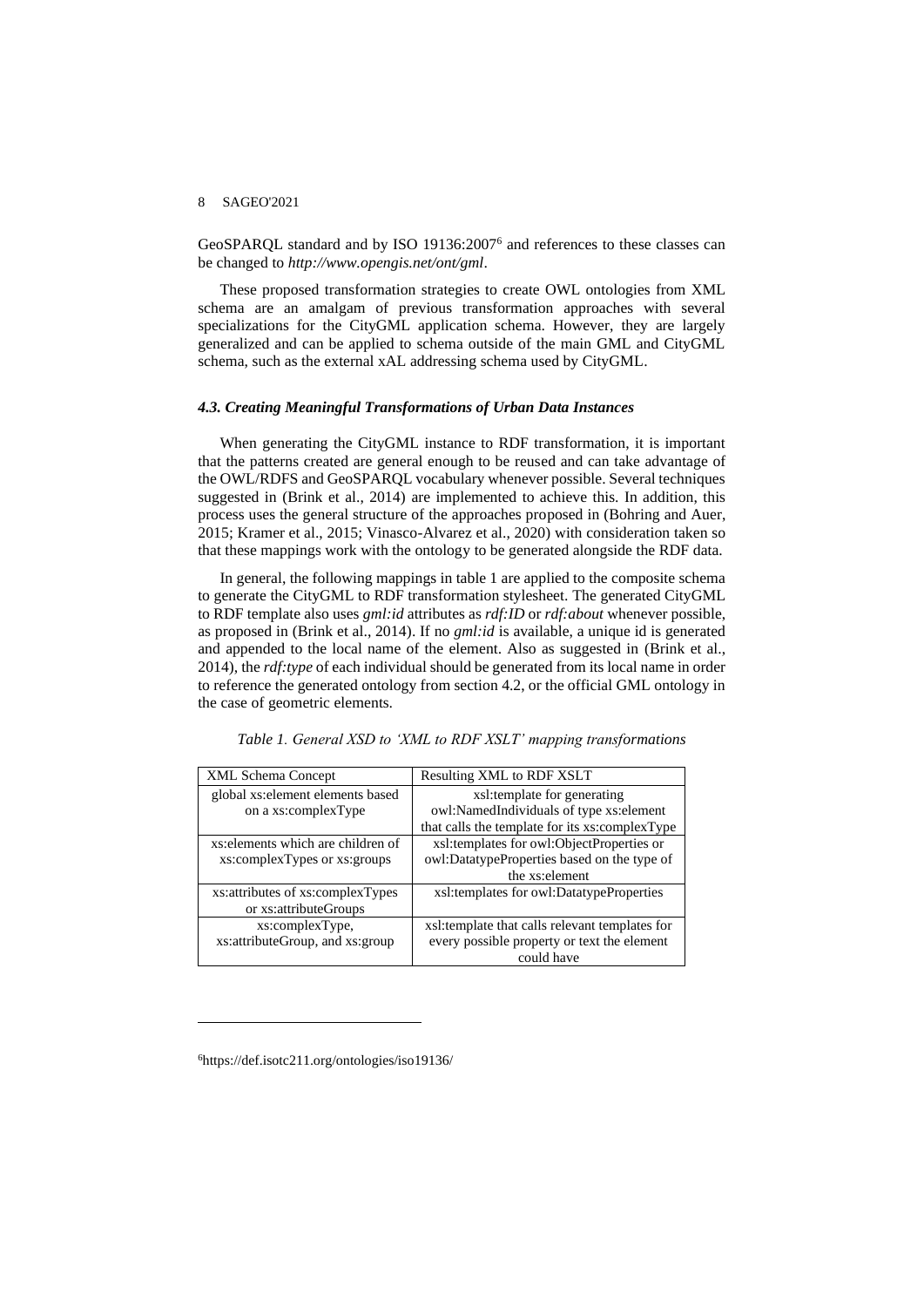#### A semantic web representation of urban data 9

| xs:simpleType with an<br>xs: restriction or xs: extension of a<br>native XML datatype | xsl:template that selects the text of an<br>element                                   |
|---------------------------------------------------------------------------------------|---------------------------------------------------------------------------------------|
| xs:simpleType with an<br>xs: restriction or xs: extension of<br>another xs:simpleType | xsl:template that calls the relevant template<br>for the xs:simpleType it is based on |

These transformations also map the geometry of a CityGML feature to an RDF triple using GeoSPARQL's *geo:asGML* datatype property. This is applied whenever a branch of GML elements is detected which has a CityGML parent and is composed of only GML nodes. Such a branch represents a valid *geo:gmlLiteral* if all of its nodes are in the substitution group *gml:\_Geometry*. This is ensured by placing the *geo:gmlLiteral* transformation within the template for *gml:AbstractGeometryType*, as any element within the same substitution group as this type can be serialized as a GML literal.

This script also scans the transformed instances for malformed RDF triples and fully qualifies any RDF attributes that contain namespace prefixes such as *rdf:resources*, *rdf:type*, and *rdf:about*. These transformations follow the "garbage in, garbage out" concept that poorly formed data input into a program, will produce nonsensical results, and thus assume that the GML and CityGML instance documents provided are well structured and conform to their application schema. If this assumption is met, the resulting data should conform to the ontology transformation discussed in the previous section.

#### *4.4. Leveraging the GeoSPARQL Standard*

Once the dataset was generated, a GeoSPARQL endpoint was installed to perform geospatial queries. The Parliament triple-store<sup>7</sup> was used for this purpose as proposed in (Battle and Kolas, 2012) since it contains a SPARQL endpoint with GeoSPARQL support based on the Apache-Jena libraries $\delta$ . We noted that if a particular coordinate reference system (CRS) is used, it must be declared in the literal value as a *gml:srsName* attribute in order for Parliament to parse and index the coordinates and geometry as the default reference system is *<http://www.opengis.net/def/crs/OGC/ 1.3/CRS84>*. Thus any GML data that uses a different reference system must include it in the GML instances themselves during transformation or manually add it to the output *geo:gmlLiterals* after transformation. This implementation adds these CRS declarations to the data through a Python script after the transformation since they are not declared in the source CityGML data. Through these practices, the geometry of CityGML instances can effectively be generated, stored, and queried through GeoSPARQL.

<sup>7</sup>https://github.com/SemWebCentral/parliament 8https://jena.apache.org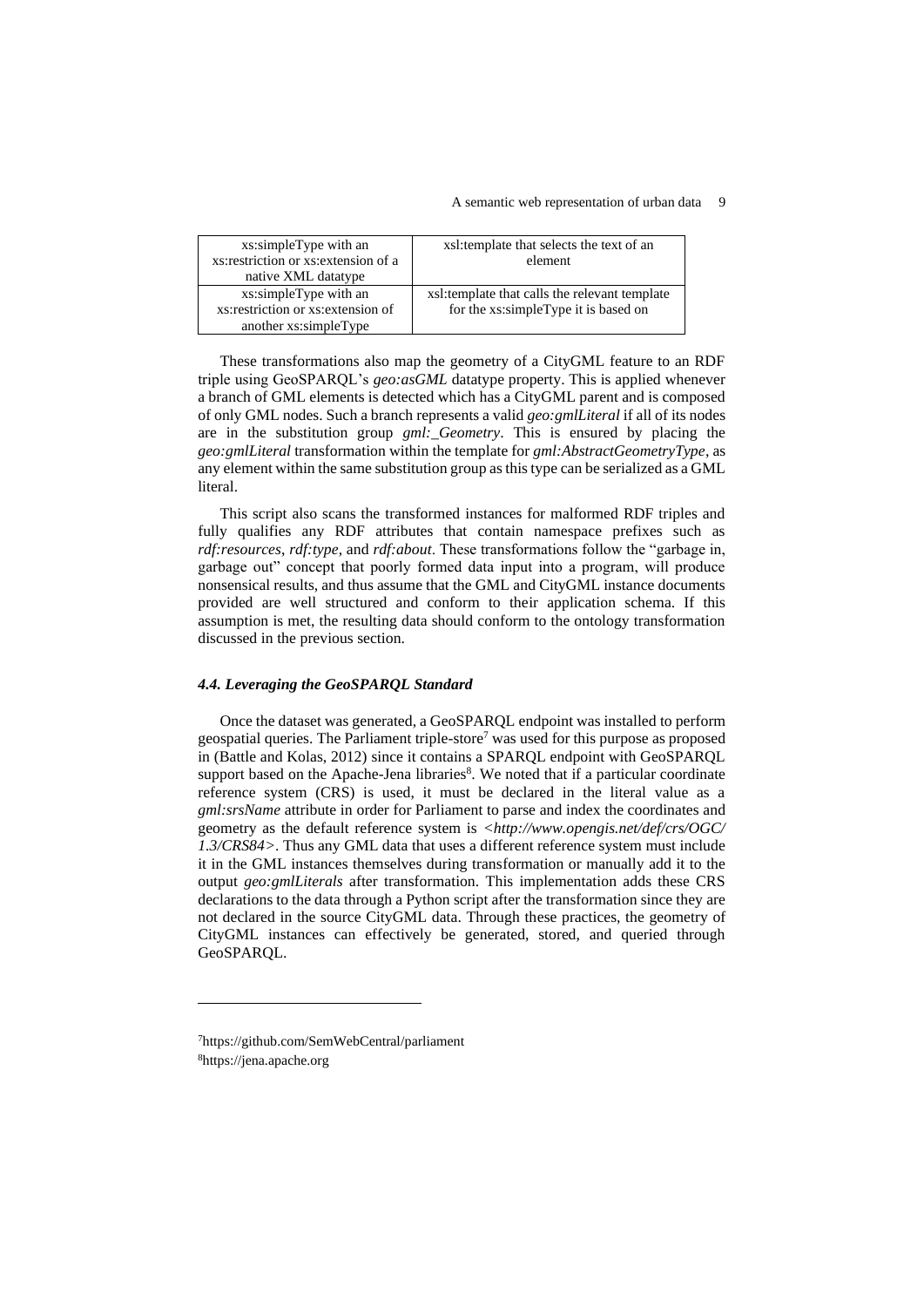### **5. Discussion**

The CityGML conceptual model is a useful starting point for creating a 3D urban data ontology as a city information model. Its domain specific, modular structure provides a solid base for describing several hard domains of the urban ecosystem, which can be easily extended and integrated once in ontological form (Métral and Falquet, 2018). Even ADE extensions of CityGML could be applied to this approach to describe existing sub-domains of information if an XML schema is provided - such as the NoiseADE<sup>9</sup> provided by the OGC. Another benefit of this modular approach is that the ontology can easily be pruned into domain specific sub-ontologies as each domain can be referenced by a unique URI namespace. In addition, enriching the ontology after transformation with existing geospatial standards is straightforward.

However, a limitation of this approach is its reliance on the semantic limitations of XML Schema. For example, the recently declared ISO 19150-2 standardizes guidelines for UML to OWL transformation of geographic information standards. For GML, (Brink et al., 2014) proposes using Shapechange<sup>10</sup>, which takes advantage of this standard, to generate ontological models and acknowledges that ontology generation from UML and XML schema conceptual models are not semantically equivalent. When comparing the resulting ontologies between Shapechange and this proposed approach, still focusing on CityGML, initial explorations indicate that the ISO 19150-2:2015<sup>11</sup> ontology mappings are more expressive and direct than XML Schema to OWL. For example, an aggregation in UML can be converted into an OWL object property, while XML Schema expresses these entities as complex types which may be converted into extraneous OWL classes and properties to represent the same semantic information. Yet, Shapechange does not facilitate the transformation of CityGML or XML data into graph formats, and thus can only improve the city information model generated by our approach without supplemental transformations.

#### **6. Conclusion**

In this article, we proposed a model centric approach towards semantic 3D urban data representations, where we consider that any data transformation from one data format to another format must conform to the equivalent underlying conceptual model. We implemented this proposed approach to convert the CityGML 2.0 conceptual model into an OWL ontology and to convert CityGML 2.0 data to RDF based on the conceptual model. Subsequently, geospatial queries were made on the resulting data using a GeoSPARQL endpoint. This open-source solution is available

<sup>9</sup>http://schemas.opengis.net/citygml/examples/2.0/ade/noise-ade/CityGML-Noise ADE.xsd

<sup>10</sup>https://shapechange.net/

<sup>&</sup>lt;sup>11</sup>Geographic information - Ontology - Part 2: Rules for developing ontologies in the Web Ontology Language (OWL), https://www.iso.org/standard/57466.html, Publication date: 2015-07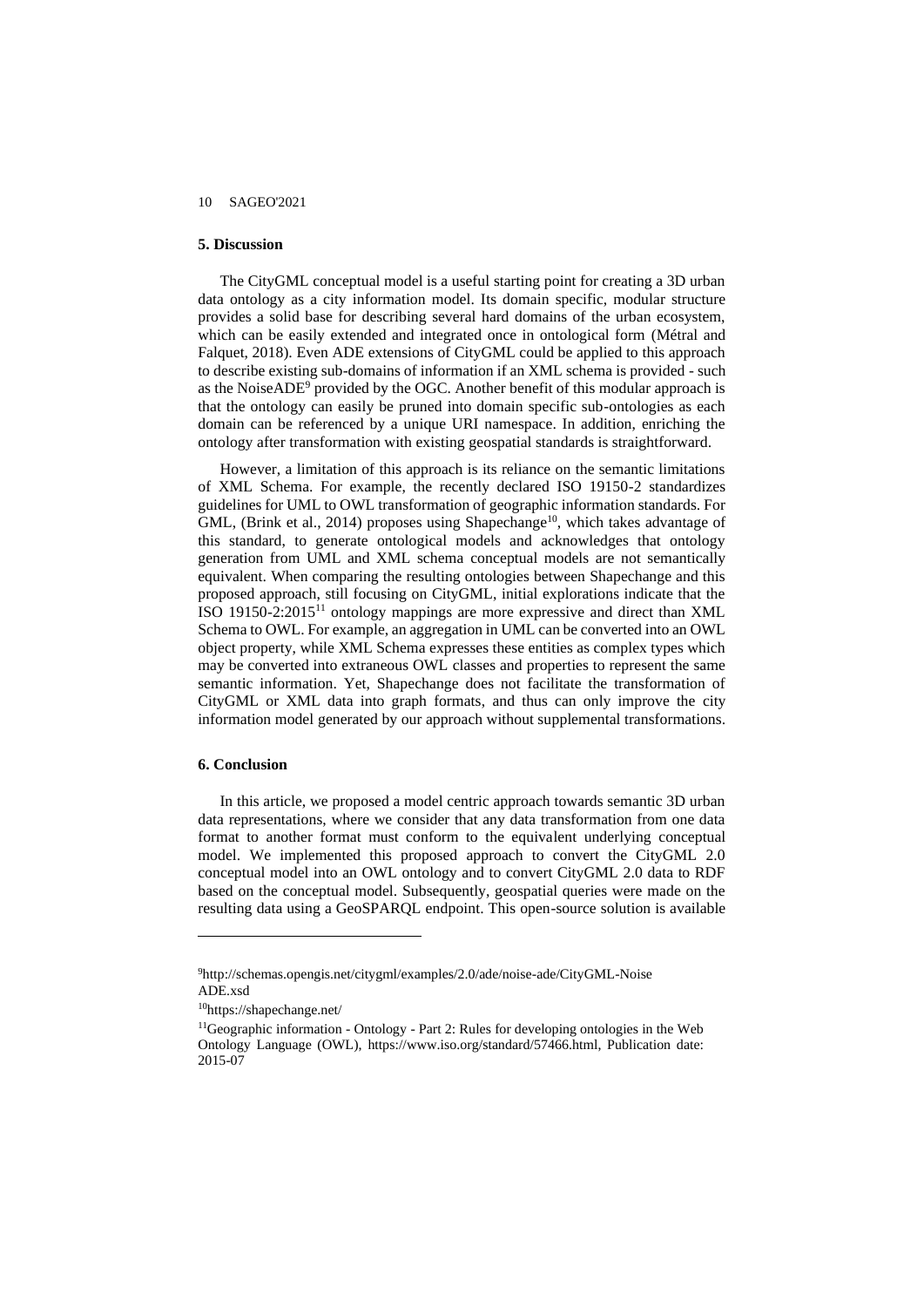online<sup>12</sup> and has been tested with the data from the 1st borough of Lyon (see the data and code availability statement below). Our future works will explore integrating other information sources - taking into consideration their conceptual models - and integrating a UML based approach. This approach will lead us to facilitate integration of 3D data in city information models and building information models. We are working to test this approach on CityGML 3.0. This will also demonstrate the application of this approach across different versions of standards.

#### *Acknowledgements*

*The authors would like to thank University Lumière Lyon 2 for funding the PhD Thesis of Diego Vinasco-Alvarez and the LIRIS UMR 5205 Laboratory for funding his internship as part of a transversal effort with the GOAL team. This work has been done within the Vcity project (https://projet.liris.cnrs.fr/vcity/). Special thanks to Eric Boix for fruitful discussions and kind help.*

*Data and code availability statement*

*Detailed notes and the code for reproducing the results of section 4.2 can be found at: https://github.com/VCityTeam/UD-Graph/tree/master/CityGML\_Transformati ons/XSD-to-OWL. Detailed notes and the code for reproducing the results of sections 4.3 can be found at: https://github.com/VCityTeam/UD-Graph/tree/maste r/CityGML\_Transformations/XML-to-RDF.*

#### **Bibliographie et références**

- Barbosa, L., Pham, K., Silva, C., Vieira, M.R., Freire, J., 2014. Structured Open Urban Data: Understanding the Landscape. Big Data 2, 144–154.
- Battle, R., Kolas, D., 2012. Enabling the geospatial Semantic Web with Parliament and GeoSPARQL. Semantic Web 3, 355–370.
- Bedini, I., Matheus, C., Patel-Schneider, P.F., Boran, A., Nguyen, B., 2011. Transforming XML Schema to OWL Using Patterns, in: 2011 IEEE Fifth International Conference on Semantic Computing. Presented at the 2011 IEEE Fifth International Conference on Semantic Computing, pp. 102–109.
- Biljecki, F., Kumar, K., Nagel, C., 2018. CityGML Application Domain Extension (ADE): overview of developments. Open Geospatial Data Softw. Stand. 3, 13.
- Bohring, H., Auer, S., 2015. Mapping XML to OWL ontologies. Presented at the Leipziger Informatik-Tage (LIT 2005), Gesellschaft für Informatik e. V., pp. 147–156.

<sup>12</sup>https://archive.softwareheritage.org/swh:1:dir:7a2459481066a4f77a433ec9a220ddfe5ea ff279;origin=https://github.com/VCityTeam/UD-Graph;visit=swh:1:snp:d95e3eaaa6422e 77d63f1531be3901e71fe6744b;anchor=swh:1:rev:22b63103c50d21234961d1854c03cb3a bd4b2abc/